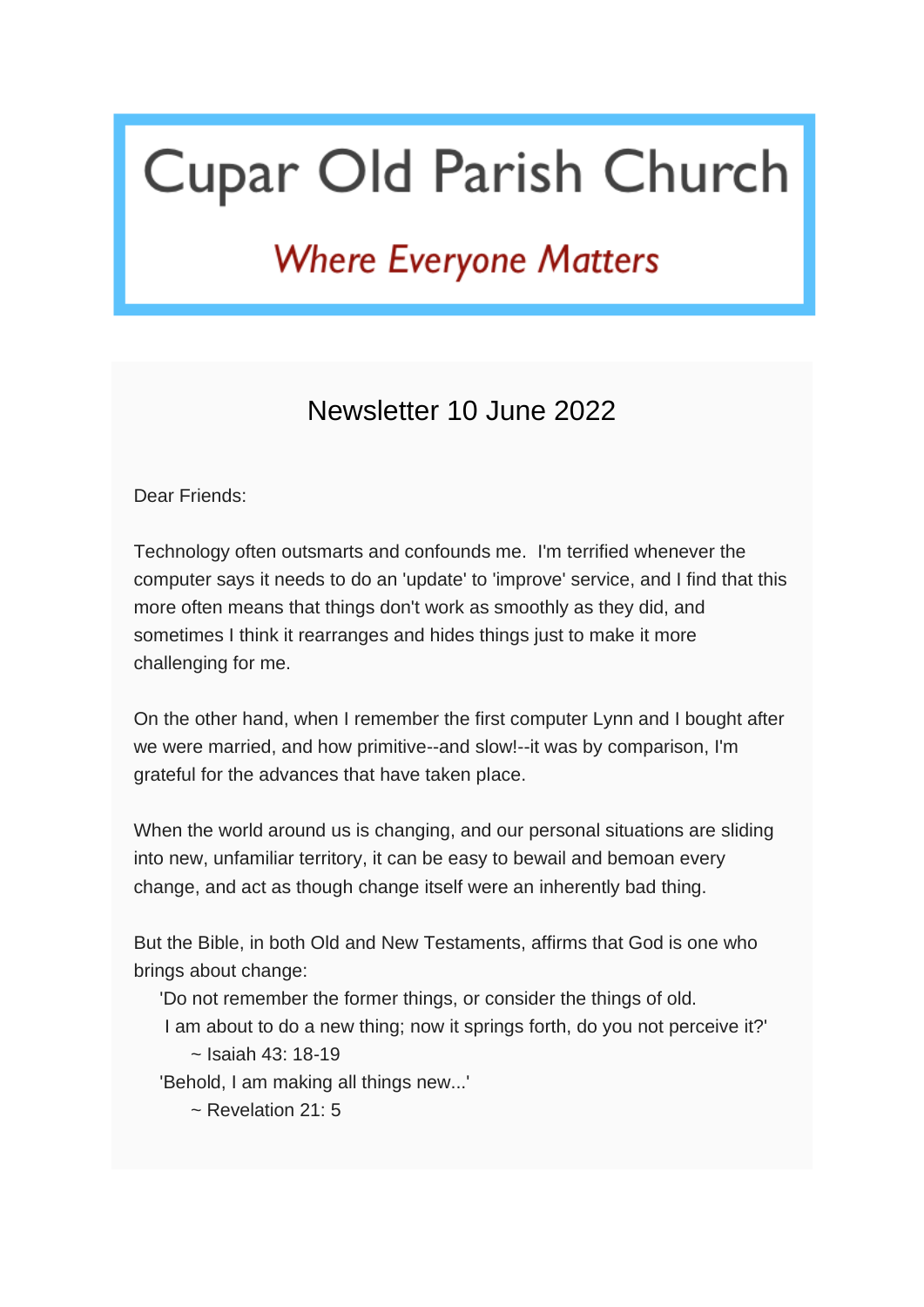God's Spirit is a presence of renewal, and of making things new. The unchanging part is God's faithful, loving, and empowering identity. Because we can rely on God's constant love, we're able to meet the changes of life, persevere, and reflect that love into a changing world.

Warm regards, Jeff

#### From Our Prayer Team

### Janice: [janice.geddes2@btinernet.com](mailto:janice.geddes2@btinernet.com)

The United Nations has warned that the March to May 2022 rainy season in the Horn of Africa – in Ethiopia, Uganda and Kenya – is likely to have been the driest on record. This follows four successive years when the rains have failed. The situation in Ukraine, where wheat exports have been blocked, is further adding to the crisis. Please pray for immediate international action to supply food to people in need, and that the next rainy season will not fail.

Please continue to pray for the Lighthouse and all the staff and volunteers who work there.

The Prayer Team continues to meet weekly through Zoom. If you would like to join us, have a prayer request, or would like a member of the team to pray with you, then please contact either Jeff Martin or Janice Geddes.

# 12 June: Worship

Please join us for gathered worship this Sunday, at 11:00 in the sanctuary and at 4:00 in the Old Parish Centre. We will celebrate the sacrament of Holy Communion at both services. Our reading comes from Luke 7: 36-50. A recording of the morning service will be uploaded to our YouTube channel by Sunday afternoon:

[https://www.youtube.com/channel/UCdOxFrZ\\_kg94DYogylFAVEQ](https://cuparold.us17.list-manage.com/track/click?u=cb0d11bd686f9936f33547aab&id=e5feb5b270&e=50898fcc67)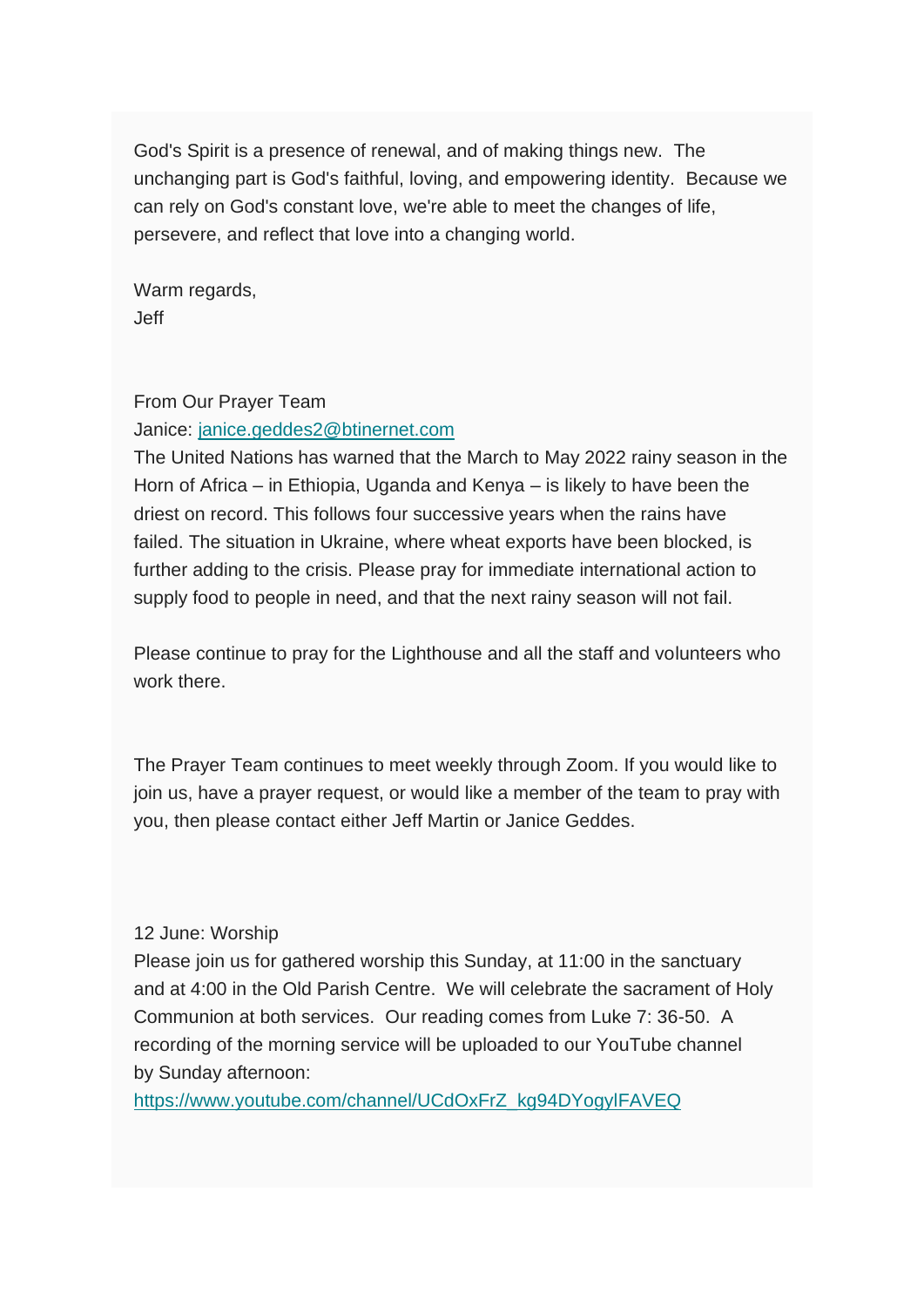15 June: Coffee and Chat Jill: [07929 444 246](tel:07929%20444%20246)

Everyone is welcome to join in a morning of friendship and fellowship at our Coffee and Chat gathering, each Wednesday from 10:00 to 11:15.

# Reflection from Peter Meager Peter: [meager52@btinternet.com](mailto:meager52@btinternet.com)

Who would have thought that two of the highlights of the Jubilee celebrations would have been a 'marmalade sandwich' and a reference to 'Her Majesty still being in the saddle'? I chuckle every time I think of the Queen opening her handbag and producing her sandwich. I wonder if the Archbishop of York realised that the main thing the media would take away from his sermon in St Paul's would be his horse racing analogy, which illustrated Her Majesty's untiring commitment to discharging her royal duties for more than seven decades.

Expressions of respect, admiration and gratitude have come from around the world and from across the political spectrum, even from some who are not royalists. It has been a fitting commemoration of all she has achieved as a woman of faith at home and abroad. Her radiant smiles and her message at the end of the festival weekend show how much she has been touched by the thousands of expressions of gratitude and love.

It got me thinking about the meaning of Jubilee and, in particular, what the Bible has to say about it. In the book of Leviticus (chapter 25) we find the first reference to Jubilee, as part of the law given by God to the Israelites. Melody Murton, writing for Tear Fund Australia said, 'The Jubilee year – occurring every 50 years – is an economic, cultural, environmental and communal reset, when the land and people rest, and all those who are in slavery are set free to return to their communities. The Jubilee laws are essentially concerned with social relationship, economic security, stability and the wellbeing of the community. They seek to ensure that people live in ways that reflect good relationships with God, with each other, and with creation.'

We have a dashboard camera in our campervan. It gives a continual video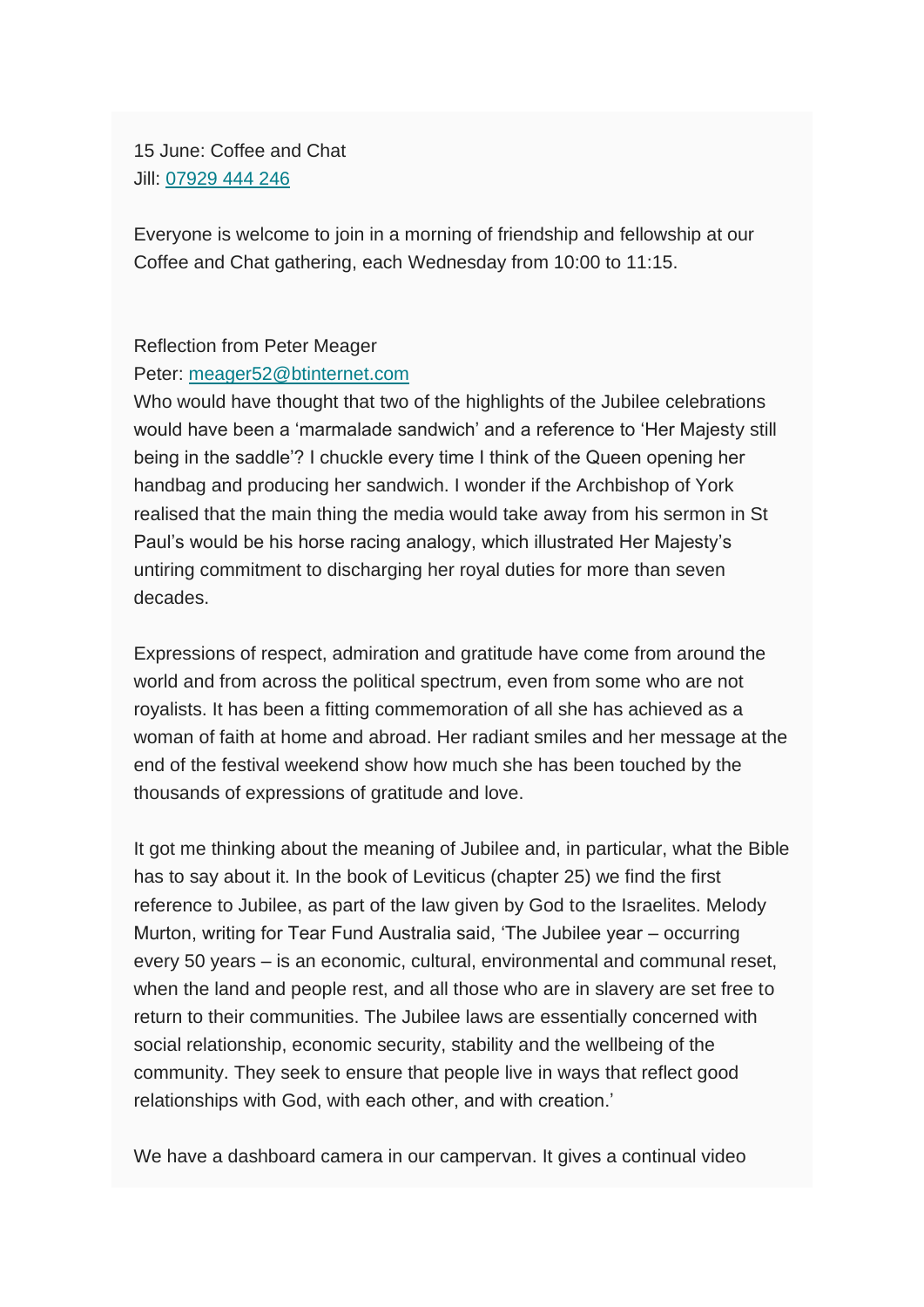record of our journeys. It works by a loop recording of two hours. At the end of each period, it begins again. The aim is that, should we be involved in an accident or other incident, we would be able to produce evidence of what actually happened. Last week I became suspicious that it wasn't recording. This fear was confirmed when I connected it to my computer and discovered that I could not access the video files held in the device. An internet search revealed that I could attempt a 'factory reset'. This would restore the device to the condition it was in when it left the makers. After a bit of trial and error I was able to completely reformat the camera and, I'm glad to say, it seems to be working perfectly now.

The Jubilee year was aimed at restoring communities to the blueprint that our creator intended. CB Samuel comments that it appears that the law was never actually implemented. He says, "The assumption is that it was not practised. But that does not mean it is not an important law... The law was given to the people of Israel so that they would know the intention of God, the heart of God. – Jubilee was a recovery of identity, especially for the poor. It is not about simply correcting economic problems, which is very important; not even just caring for the poor because they're poor; but it is restoring identity, which is a part of their history and very important for them. Jubilee operated as a corrective because people were tight-fisted and hard-hearted. When we talk about Jubilee now, people are reluctant – it's a problem of the heart, not a problem of economics."

And this is what we see throughout the rest of the Old Testament: God's heart of grace and vision for restoration persisting, despite the Israelites' failure to follow the laws that would bring them life. God takes action through prophets like Jeremiah, Isaiah, Amos and others, who bring messages that speak to the consequences of forgetting the law, but also to the promise of One who will enable God's original vision for his people to be restored and for all creation to be renewed. That person, of course, is Jesus.

'In Luke's gospel we see Jesus, at the beginning of his ministry, announcing that he is the one foretold by the prophet Isaiah (Isaiah 61). This passage, found in Luke 4:16-22, often called Jesus' manifesto or mission statement, directly references Jubilee ('the year of the Lord's favour', verse 19). Jesus illuminates Jubilee to his listeners, drawing a thread from the Pentateuch,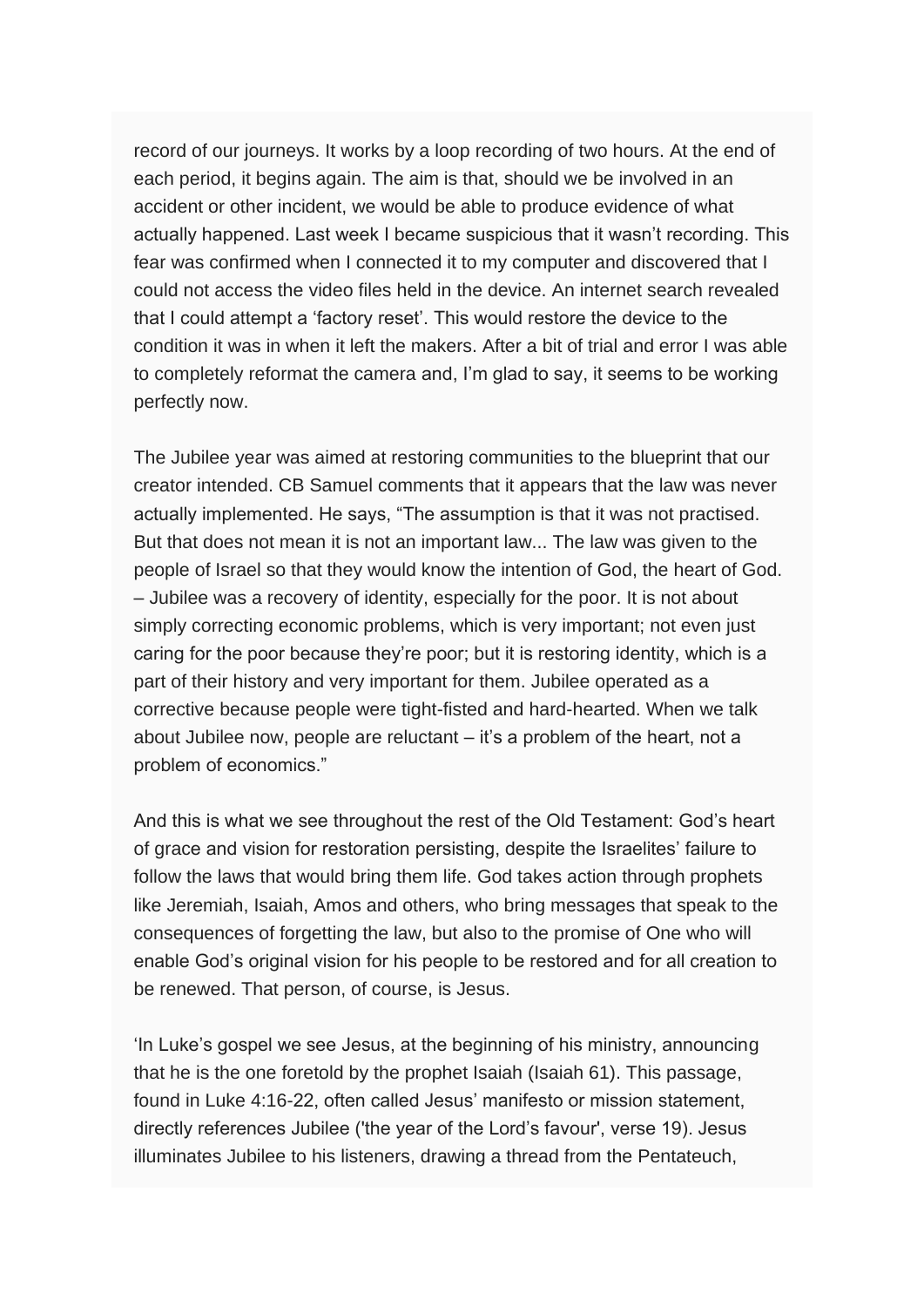through the prophets, into his moment, and beyond: "Today this scripture is fulfilled in your hearing." (verse 21). Here, Jesus is identifying himself as the Messiah and the fulfilment of Jubilee. Jesus would have seen himself as standing clearly in the progression of the prophetic. When he says 'Today this scripture has been fulfilled', he's saying not just every 50 years, not just every seventh year, but every now, every today – when you come across injustice, when religious systems shut people out – this is where Jubilee is fulfilled." (Merryl Blair)

'The essence of Jubilee is God's inspired vision to interrupt the status quo. A reset, embedded in the way of life for God's redeemed and liberated people, emphasising the relationships between humanity, creation and God. Within the reality of life in a world of broken relationships, Jubilee is an expression of God's desire for all of creation to flourish. It is radical and countercultural, and it is prophetic – then and now. It is a model for a community living well according to God's will so that they can thrive as individuals and as a community and, in so doing, shine as light to the rest of the world.' – (Melody Murton)

[In this reflection I have largely followed and freely quoted an article by Tear Fund, Australia, 'Reset Faith', which was put together by Melody Murton, the Content Lead at Tearfund Australia. In addition, conversations on the theology of Jubilee between Merryl Blair and CB Samuel helped shape the article. Merryl is an Adjunct Lecturer at Stirling Theological College (Melbourne). CB Samuel is a longtime friend of Tearfund Australia and current Associate Fieldworker in India.]

Song: These Are the Days of Elijah We sing this regularly but perhaps haven't paid enough attention to the reference in it to 'the year of jubilee.' [https://youtu.be/6p94OEiQw2s](https://cuparold.us17.list-manage.com/track/click?u=cb0d11bd686f9936f33547aab&id=a2b25b7708&e=50898fcc67)

These are the days of Elijah, Declaring the word of the Lord: And these are the days of your servant Moses, Righteousness being restored. And though these are days of great trial, Of famine and darkness and sword,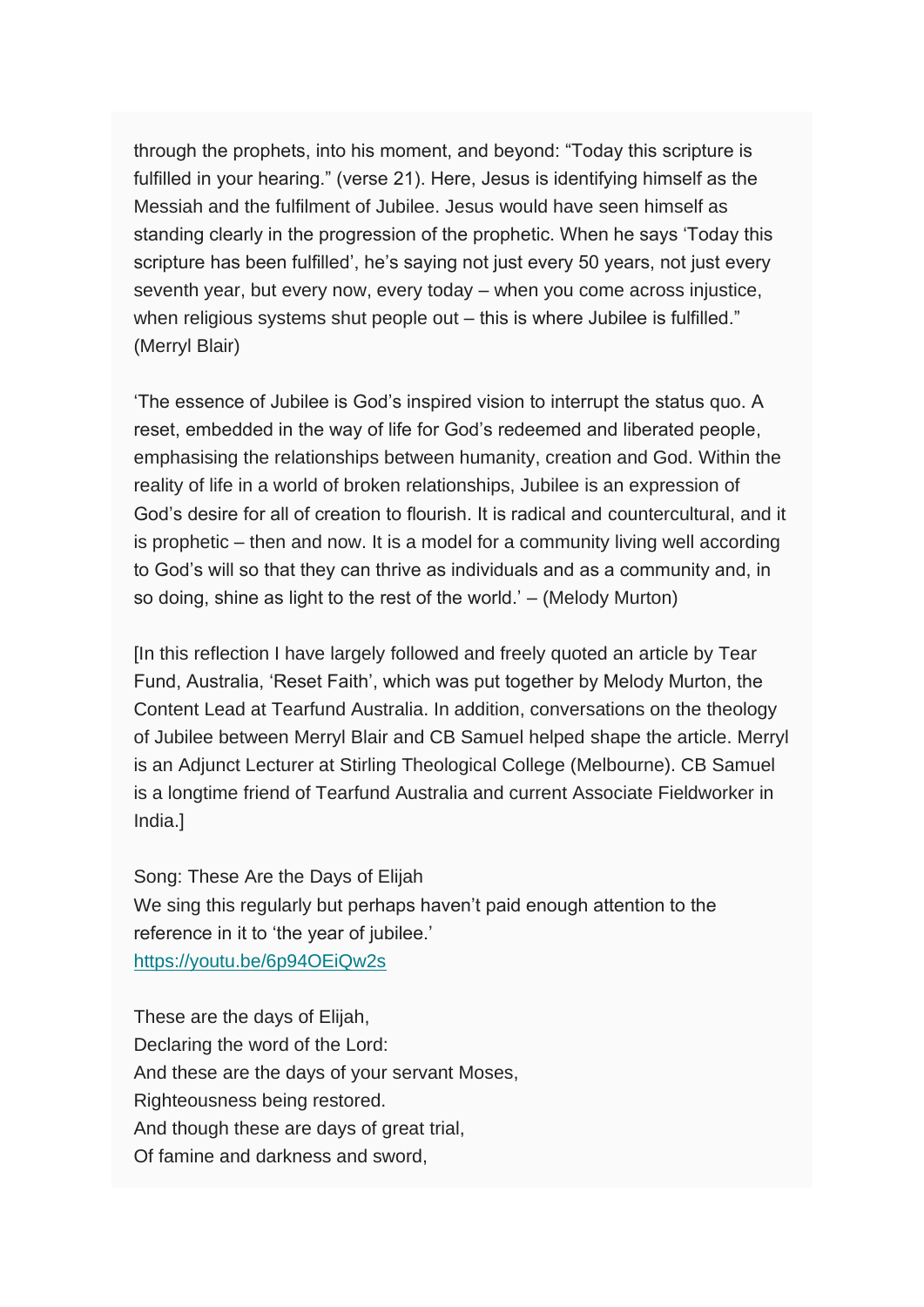Still, we are the voice in the desert crying 'Prepare ye the way of the Lord!'

#### **Chorus**

Behold he comes, riding on the clouds Shining like the sun, at the trumpet call! Lift your voice, it's the year of jubilee And out of Zion's hill salvation comes!

These are the days of Ezekiel, The dry bones becoming as flesh. And these are the days of your servant David, Rebuilding a temple of praise. These are the days of the harvest, The fields are as white in your world! And we are the labourers in your vineyard, Declaring the word of the Lord!

There is no God like Jehovah!

Behold He comes, riding on the clouds Shining like the sun, at the trumpet call! Lift your voice, it's the year of jubilee And out of Zion's hill salvation comes!

#### Reading: Luke 4:16-22

He (Jesus) went to Nazareth, where he had been brought up, and on the Sabbath day he went into the synagogue, as was his custom. He stood up to read, and the scroll of the prophet Isaiah was handed to him. Unrolling it, he found the place where it is written: 'The Spirit of the Lord is on me, because he has anointed me to proclaim good news to the poor. He has sent me to proclaim freedom for the prisoners and recovery of sight for the blind,

to set the oppressed free,

to proclaim the year of the Lord's favour.'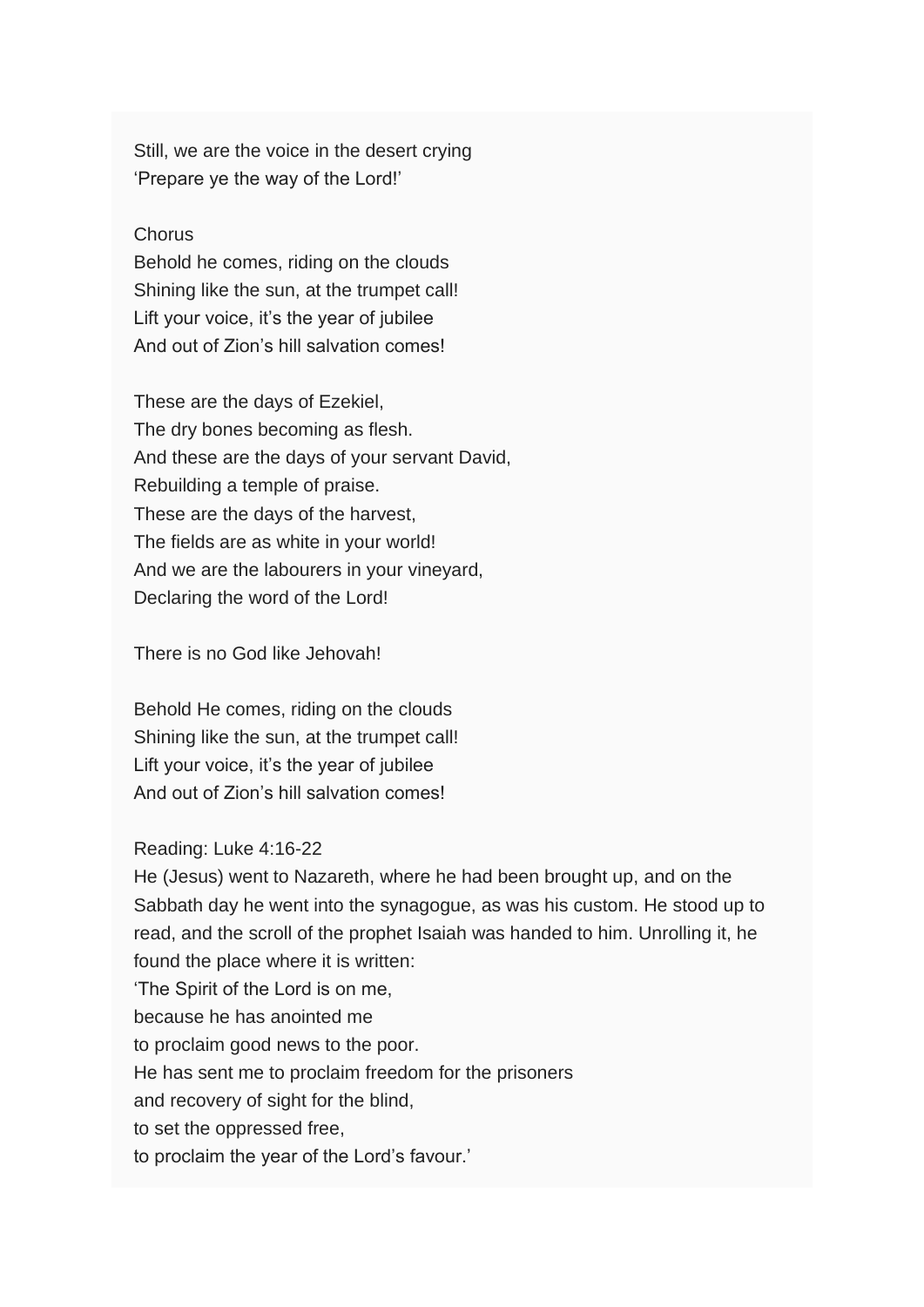Then he rolled up the scroll, gave it back to the attendant and sat down. The eyes of everyone in the synagogue were fastened on him. He began by saying to them, 'Today this scripture is fulfilled in your hearing.'

#### Prayer

Gracious God, whose nature is perfect harmony; we praise you as Father, Son and Holy Spirit, one God, living in relationship and wishing us to live as your children, safe and secure in the knowledge of your love and care. Lord, we freely admit that we do not always reflect your generous, open-handed spirit. We are often self-centred and tight fisted, reluctant to take you at your word. Forgive us, reset us, and help us to trust you and risk living wholeheartedly – modelling your unstinting care for one another.

Give us the courage to challenge systems that prevent people from achieving their true humanity and confine them to poverty, hunger, insecurity and secondclass citizenship.

May this time of Jubilee inspire us to strive for a society which conforms to your original plans for creation. May we do so in the knowledge and confidence that your Spirit is with us supplying the power to endure all things and achieve all things, for Jesus' sake. Amen.

#### Reflection from Angus Allan: A Royal Picnic

It was summer holidays once again and we travelled to Gigha to spend time with parents and friends. Seumas and the late Margaret McSporran made us most welcome in their chalet. Seumas was a school friend, and you may remember was the man with fourteen hats (that number of jobs). One afternoon we decided to take a run in the car to the North end, to Garbh Eilean, a peninsula, with lovely sandy beaches, where we could have a quiet picnic. All went fairly well until we saw what appeared to be a fairly large ship approaching and dropping anchor offshore. Then we recognised it, the royal yacht Britannia. An advanced party came ashore and politely invited us to move along a bit, the Queen was coming. We agreed of course and at a distance saw the Royal Party coming ashore to have, no doubt, a more exotic picnic beside the beautiful sands. Much has happened in Royal circles between then and now, some happy and some very sad. The Queen has come through it all and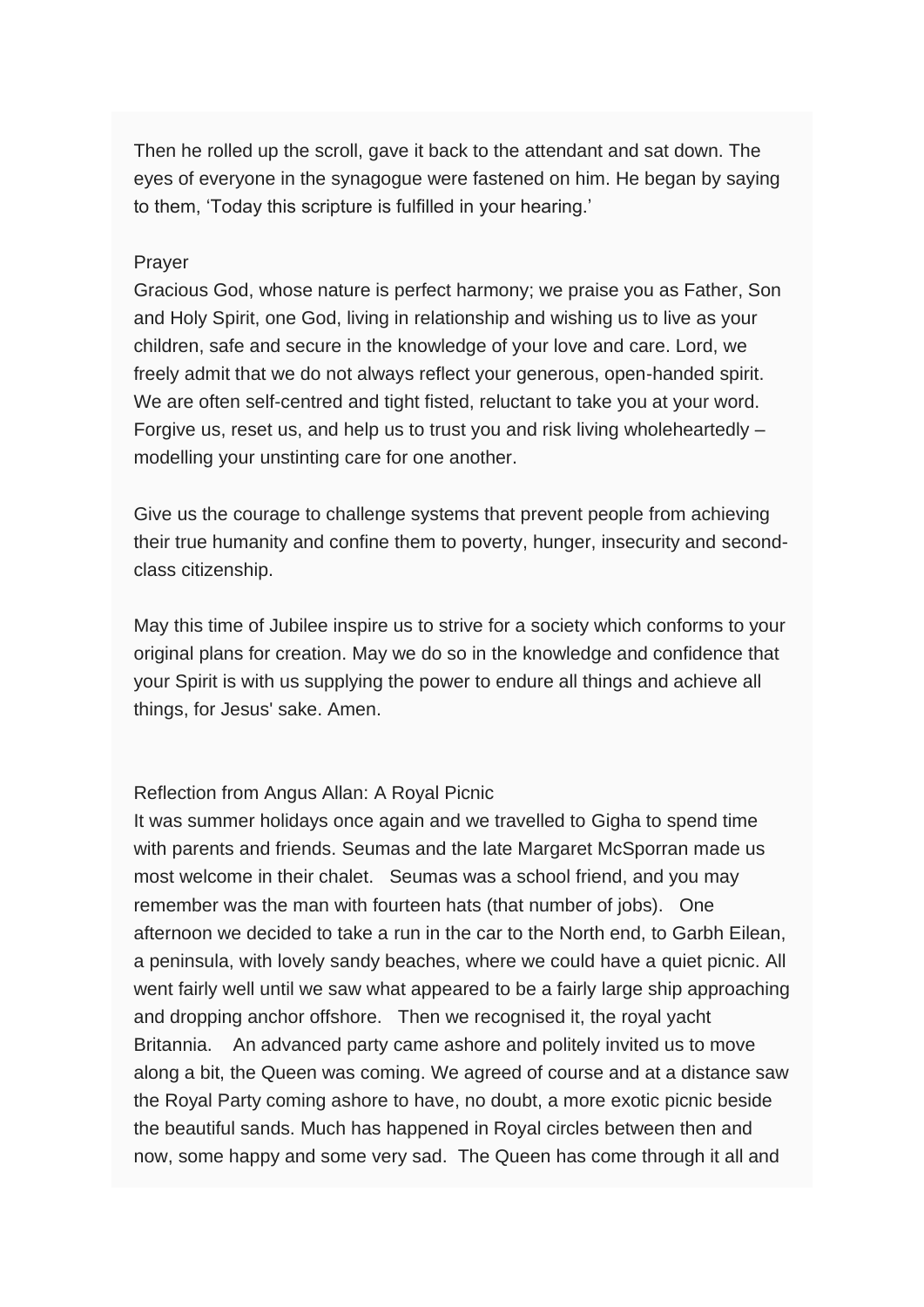has been an inspiration to everyone, making thankfully, her Platinum Jubilee.

In Isaiah 6:1 we read: "In the year that King Uzziah died, I saw the Lord seated on a throne, high and exalted and the train of his robe filled the temple."

The suggestion is that there is a lot more robe to be spread around in the world. In Jesus we see all his done. The robe of his life spreads out to fill every corner and space that is free. We can shelter under it or be part of it. He was reprimanded by Jews for healing a man on the Sabbath. He asked them, "Which is lawful on the Sabbath to do good or to do evil, to save a life or to kill". They had no answer.

We see his Lordship expressed in different ways, in preaching, in healing. In service and ultimately in the way of the cross.

Ch4 443.

1 He is Lord, He is Lord; He is risen from the dead and he is Lord; every knee shall bow, every tongue confess that Jesus Christ is Lord.

2 He love, He is love.

 he has shown us by his cross, that he is love, all his people sing with one voice of joy that Jesus Christ is love.

3 He is life, He is life;

 he has died to set us free and he is life; And he calls us all to live evermore for Jesus Christ is life.

# 4 He is King, he is King;

 he will draw all nations to him, he is King; and the time shall be when the world shall sing that Jesus Christ is King.